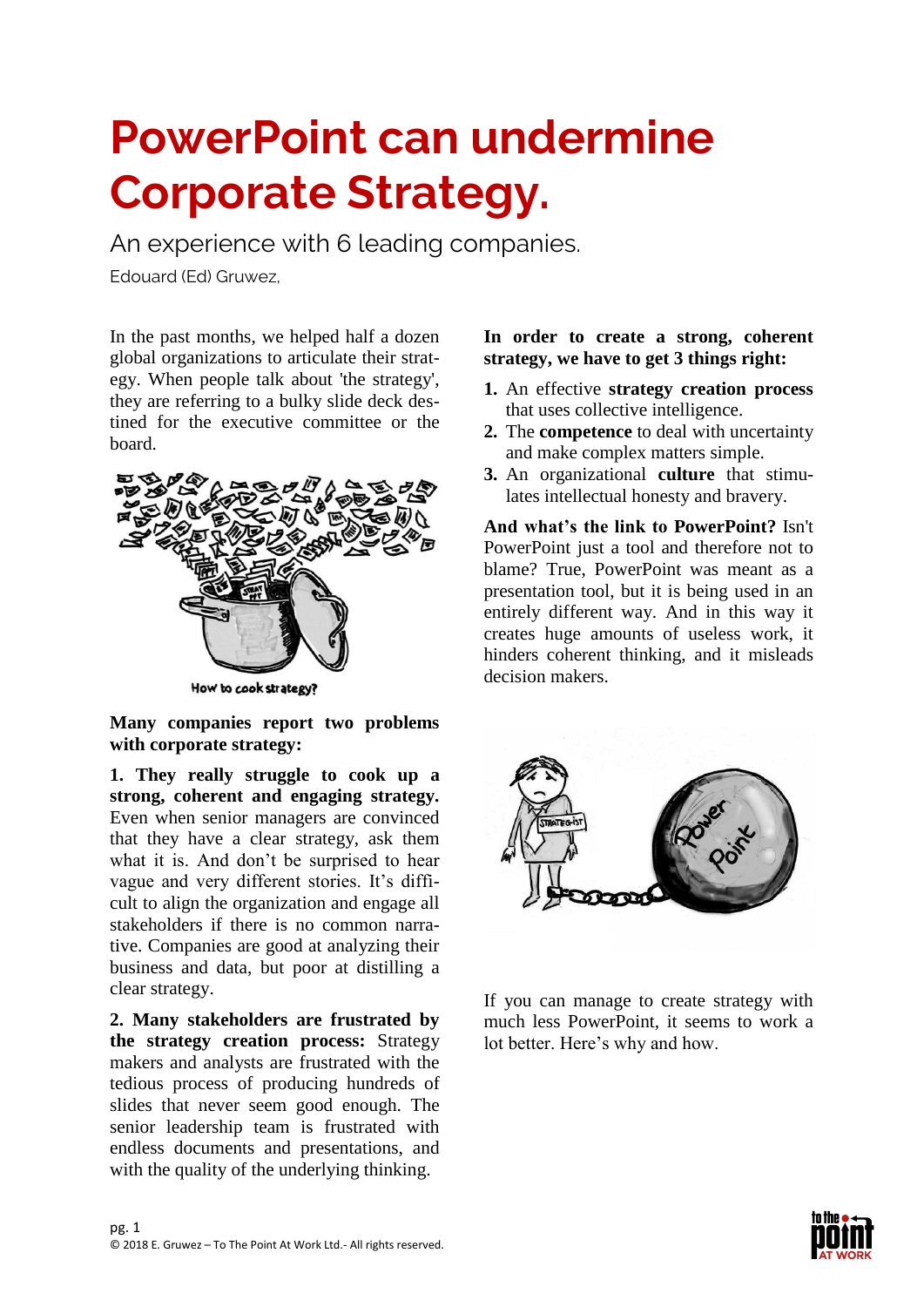## **1. The process: use collective intelligence**

**In the past, corporate life was simpler:** analysts compiled data for top management who made the strategy. Line management and HR then communicated directives to the troops. Easy. In an autocratic and meritocratic organization, this rigid process works well.

But today's world is too complex, too fast, and too uncertain for this to work. Strategy requires the collective involvement of many experts and management teams. That sounds nice, but it is difficult to do. We found a solution by creating **a network of synchronized strategy narratives**: Each management team creates its own strategy narrative and shares it with surrounding teams. This stimulates other teams to finetune their strategy. After a few iterations, all stories become perfectly aligned. It's like a set of metronomes that become synchronized if given the freedom. Very much like the metronomes, the teams must be allowed intellectual freedom, but must be connected by a single framework.



From Central to Collechie Intelligence

We adapted the TLSM framework for this purpose and saw that it can lead to better strategy, more alignment, and more engagement. It helped to identify gaps in strategy, knowledge and competence. When fully implemented, it reduced the total number of PowerPoint slides by a factor 10 or more.

#### **PowerPoint can undermine the process**

In most large companies, the strategy process has become a PowerPoint production process with bulky slide decks. Some of the consequences are:

**The focus is on producing documents, rather than deep thinking.** Time and resources are wasted on producing and reviewing slides. Management teams take too little time to discuss strategy in-depth, while spending too much time reviewing slides and listening to presentations.

*"The greatest value of this new methodology is that we actually took the time to sit together and really discuss the essence of our strategy, something we'd never done before." A Senior Global Leader*

**The focus is on detail rather than on the big picture.** Slides are very good at showing details, but the sheer quantity makes it difficult to see the big picture. By producing slides very early in the process, the big picture remains blurred troughout.

*"When I asked someone to explain last year's strategy, I was given a PowerPoint deck of 398 slides. And unsurprisingly, no one was able to tell me the key points behind that strategy."*

**Slides leave too much room for interpretation.** They nicely present elements of information but leave interpretation to the individual reader. When seeing the same slide, people have an impression of alignment, but actually understand different things. Therefore slides often lead to circular discussions, where people talk past each other.

*In a series of strategy workshops, one team insisted on basing their discussion on an existing PowerPoint. After 2 full days meeting, the team couldn't even agree on the headlines of the strategy. All other teams defined their strategy headlines in less than 5 hours, without using PowerPoint.*

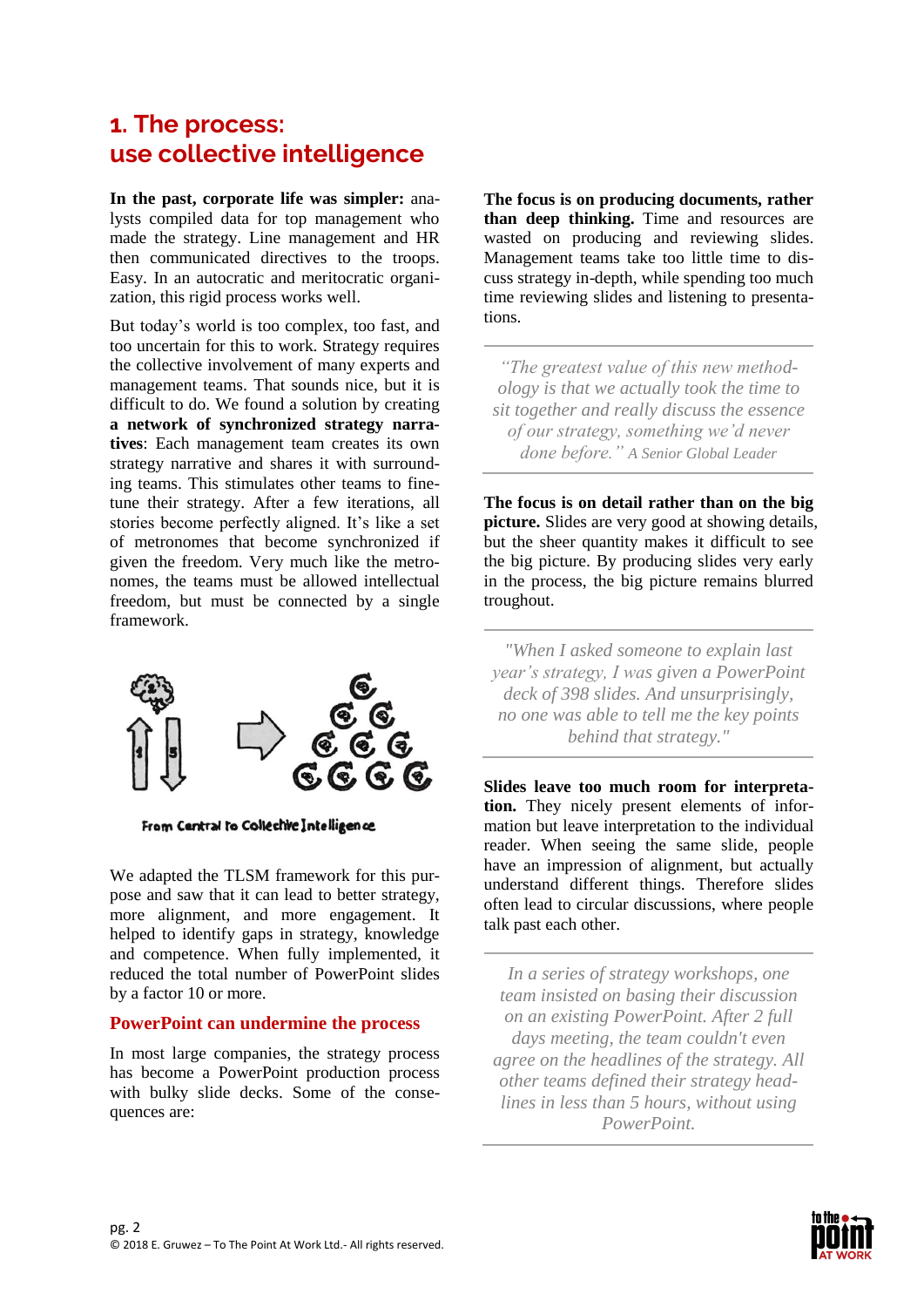## **2. The competence: deal with uncertainty and make complex things simple.**

I had the privilege to work with some incredibly intelligent strategists and senior global leaders over the last year. They have a mindblowing ability to see the big picture through the clutter of data and opinions. Their thinking is lightning fast and remarkably balanced. Yet these people have one important problem: their brilliant thinking takes place in their own mind, not in that of others. Strategic thinking must be spread all-over the organization.

**But not every manager is a strategic thinker.** Strategy is reducing complexity, seeing the big picture based on details, understanding how others think, seeing different alternatives and making decisions under uncertainty. Our human brain is particularly bad at that. Cognitive research shows that even the most intelligent people are subject to logical errors and flawed thinking, especially under uncertainty. The average manager needs support to get better at this.



**Some typical examples of biased thinking are:**

**We assess risk based on our memory rather than on factual data.** We assess the probability of something by the ease with which our brain can retrieve that thought. If we experienced something ourselves or thought a lot about it, we tend to see it as rather probable. If we can't recall it, we see it as almost impossible.

**We tend to believe what we like.** Our brain automatically looks for data that confirms our preference and we subconsciously neglect information that contradicts it. So we cannot totally eliminate our self-interest, even if we want to. And we tend to see the world as black and white, rather than the many shades of gray.

*"It is much more difficult to realize that a project should be stopped, if you're part of that very project."*

In order to overcome these limitations, companies develop strategy templates and hire strategy consultants. They can add real value, but rarely improve strategic thinking within the organisation. And they often result in even more PowerPoint.

## **PowerPoint can undermine the thinking**

**PowerPoint can be hugely misleading** and that is probably why we use it so much. It confirms our own thinking, even if that thinking is incomplete. Once I've put ideas on a slide, it becomes visually obvious. I can hardly see another solution nor why my thinking might be wrong. PowerPoint really hinders critical thinking. It turns probability into certainty.

*"Our Net Promoter Score showed a significant increase. When +32 appeared in large font on screen, everyone took it for a fact. But when I later looked at the underlying data, the increase was nothing more than a statistical variance. In fact, there was no increase at all! "*

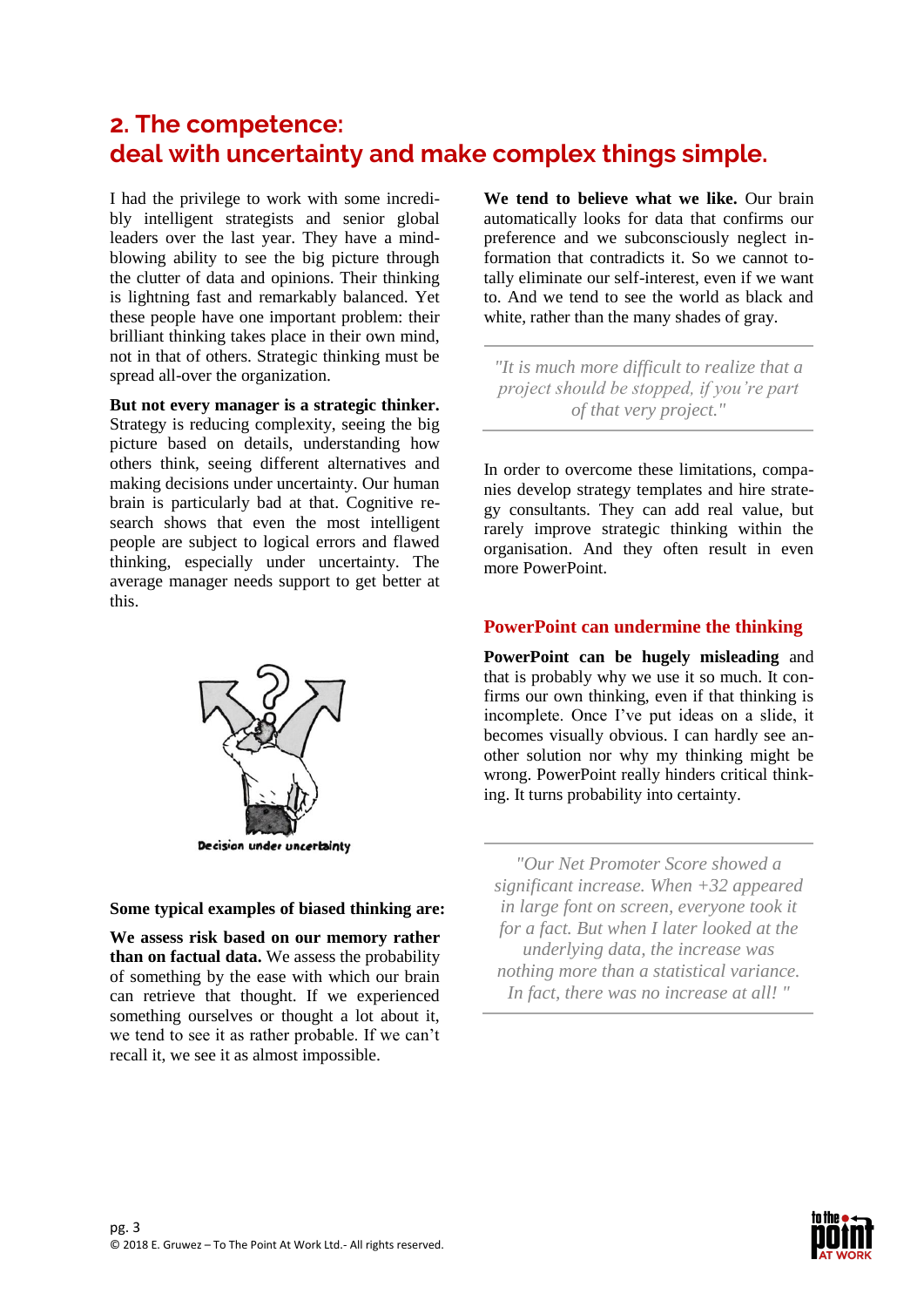# **3. The culture: stimulate intellectual honesty and bravery.**

**Strategy presentations are too much of a good-news show.** Good results are emphasized, bad results embellished, unpopular subjects avoided. We like to show off with our discoveries, but avoid talking about things we're not able to explain.

**Corporate language and unrealistic objectives make it even worse**: "we will become the standard of care in our therapeutic area", "we will become the preferred bank in our country", "we will provide the best customer experience ever". Without breakthrough technology, or really bold investments, such statements are mostly unrealistic. Small strategy adjustments don't lead to significant competitive advantage unless competitors fall asleep, which they rarely do. Then add some words like "state of the art", "unequalled", "best in class", "significant",... and you get the reassuring feeling of intelligent corporate speak. It easily conceals the flaws in the strategy.

*"People reacted negatively to the strategy. It doesn't motivate them. So, the COO asked us to find some catchy wording so that people do like the strategy."*

**Softening language creates short-term alignment and long-term division.** Agreement is difficult to reach, so people try to soften the wording. In the very short run, it gives the satisfaction of apparent agreement. But in the long run it leads to confusion, inefficiencies and disappointment, because everyone interprets it differently.

*"We decided to close or sell the division xyz. But after a few rounds of slidepolishing the wording became: 'We need to clarify the value created by xyz and consider merging the division'. The decision hadn't changed, but everyone could now interpret it differently."*

**Individuals are not to blame.** Good results are rewarded much more than honesty. Errors are not accepted. Failure is not an option. So slightly twisting the truth and concealing errors becomes part of the culture. People don't even realize they are doing it.

It's okay not to know. Managers see their presentations to senior executives or to the board as some kind of exam, where one needs to have an answer to each and every question. They often spend more time finding answers than finding solutions.

#### **PowerPoint can undermine the culture**

**It's a vicious circle of more data.** Because senior management fears that insights are embellished or thinking is incomplete, they check underlying details. So people overload strategy presentations with endless data. And exactly that overload allows hiding incomplete thinking and doubtful data. If you're seeking to create an intellectual smokescreen, PowerPoint is the ideal tool.

#### PowerPoint produces smoke screens



**It's a show off.** Slide decks create the impression that a lot of work has been done. Having lots of slides reassures people that there is substance behind the thinking. But in reality it is often the one with the least slides who has the better story.